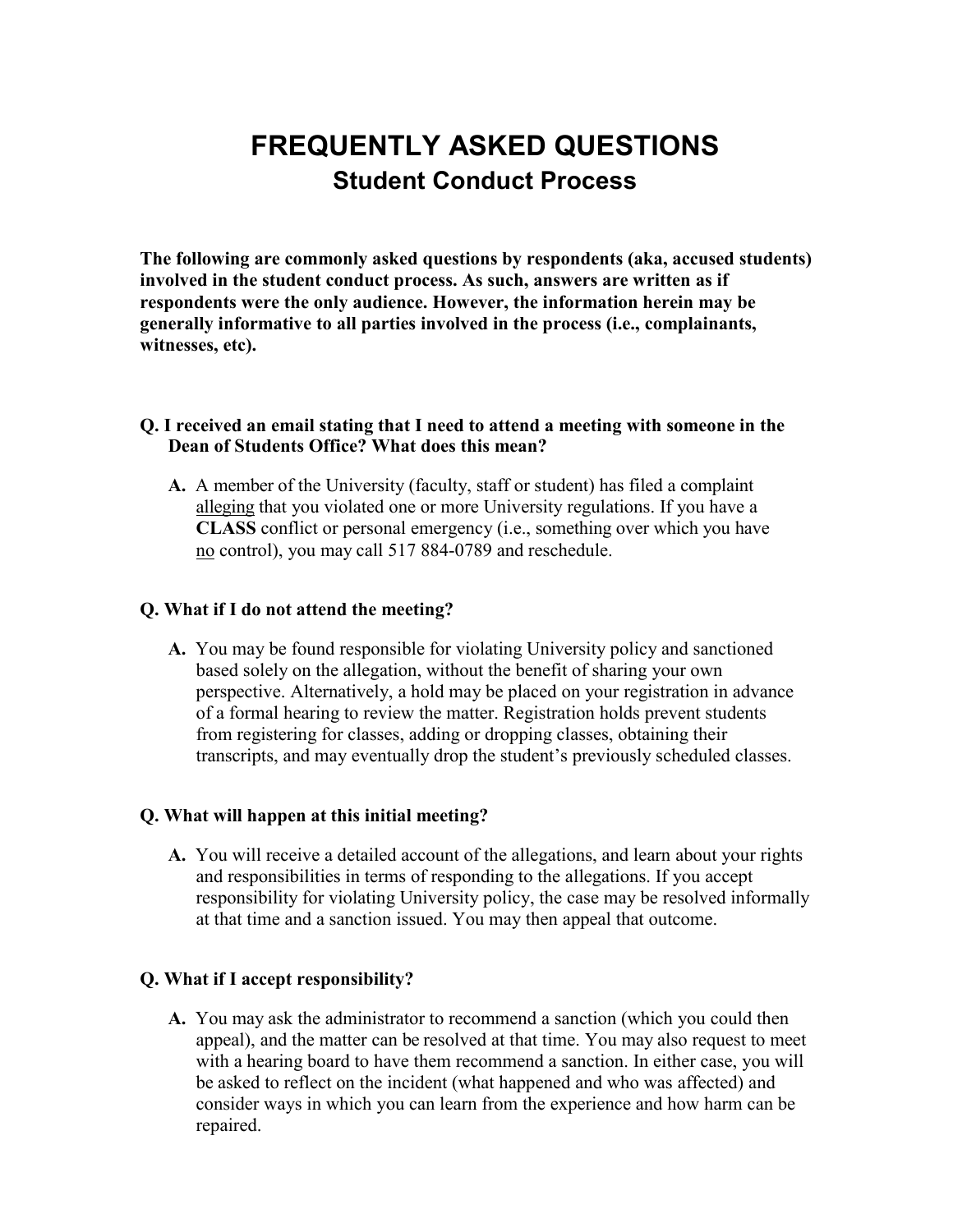# **Q. What if I deny responsibility?**

**A.** Then you have a right to a formal hearing, during which the burden of proof will be on the complainant to convince a third party (your choice of an *administrator* or *board*) that you violated the regulation(s) in question. There is more about hearings outlined below.

## **Q. I am also facing potential legal consequences. Isn't this double jeopardy?**

**A.** *Double jeopardy* is criminal justice concept which prevents a person from being "tried" more than once for the same alleged crime. At issue here is whether or not your alleged behavior violated University policy. Whether or not the alleged behavior also violated the law is irrelevant. By nature of their association with the University, faculty, staff, and students have agreed to abide by University policy, and the University has both the right and responsibility to enforce those policies.

# **Q. Who has access to my disciplinary/conduct record?**

**A.** University employees with a *"legitimate educational interest*" may review your education record without your written permission. Student conduct records, which are a specific type of education record, can be viewed by DOSO staff members, REHS Community Directors (for on campus students), hearing boards, appeal officers/boards, the Office of Education Abroad, and the Office of the Registrar. There are additional exceptions, including but not limited instances where there is a health and safety emergency, or if the University receives a lawfully executed subpoena (which is exceedingly rare).

# **Q. Do conduct records appear on transcripts?**

**A. No.** However, the Office of the Registrar can release disciplinary information to future employers, should they receive a request that is accompanied by a waiver signed by you (common in many job applications). Finally, the University does not need your permission to release your disciplinary record to another college or university, should we become aware that you are seeking to enroll there.

# **Q. Is my behavior off campus governed by University policy?**

**A.** Yes, but with some limitations. Regulations which prohibit acts of violence, rioting, harassment, bullying, hazing and sexual/relationship violence all apply off campus, as is misconduct that interferes with a University program, function or service, or a Registered Student Organization (RSO).